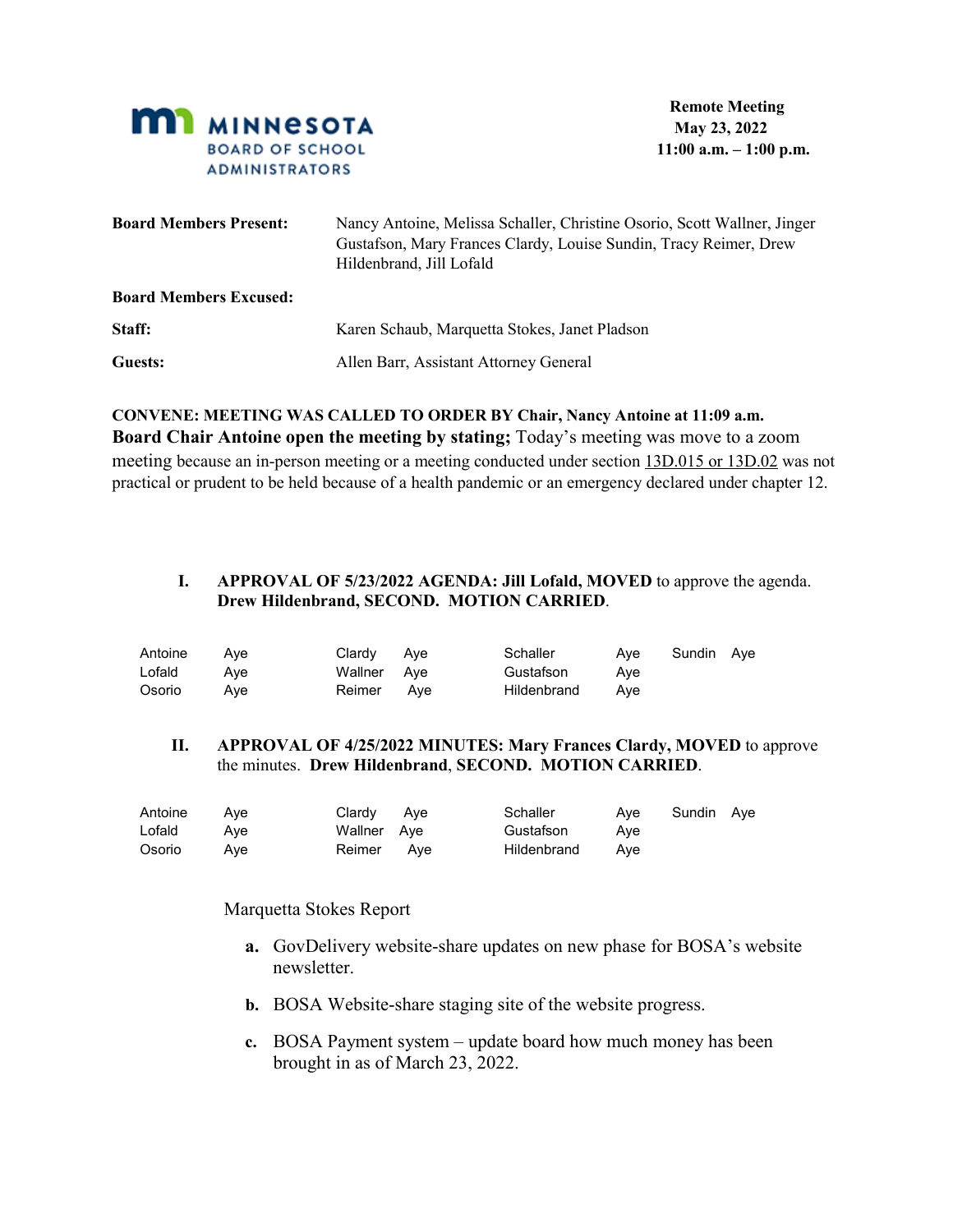**d.** BOSA audit spread sheet – BOSA will contact all districts with non-paid annual fees.

### **III. EXECUTIVE DIRECTOR'S REPORT**

Karen Schaub reported on the following:

Welcome introduction of Dr. Janet Pladson, Out of State License Specialist

a. Dr. Pladson has been logging all out of state inquires and correspondence, so far, she has taken in 15 inquires with six coming from Minnesota, four from Iowa and two from Wisconsin. Janet thank you for your work with BOSA inquires.

## **IV. COMMITTEE REPORTS**

**A.** Licensing Committee: None

**Scott Wallner, MOVED** to approve the request for a one year variance for Fosston Public School, District, ISD 601 for Superintendent Todd Selk to complete licensure program. **Christine Osorio SECOND. MOTION CARRIED.**

| Antoine | Ave | Clardy Aye  | Schaller    | Ave | Sundin Ave |  |
|---------|-----|-------------|-------------|-----|------------|--|
| Lofald  | Ave | Wallner Aye | Gustafson   | Ave |            |  |
| Osorio  | Ave | Reimer Ave  | Hildenbrand | Ave |            |  |

**Scott Wallner, MOVED** to approve the request for a variance for BlueSky School Online for administrator Elizabeth O'Connell to extend renewing her license for one year to gain 125 clock hours. **Christine Osorio, SECOND. MOTION CARRIED.** 

| Antoine | Ave | Clardy Aye  | Schaller    | Ave | Sundin Ave |  |
|---------|-----|-------------|-------------|-----|------------|--|
| Lofald  | Ave | Wallner Aye | Gustafson   | Ave |            |  |
| Osorio  | Ave | Reimer Ave  | Hildenbrand | Ave |            |  |

**B.** Ethics Committee:

- 2 Open conduct reviews
- 0 Cases dismissed
- 4 New cases
- 3 Case pending
- 14 Total cases

**C.** Communication/Legislative:

Board discusses BOSA newsletter and once it is up and running send newsletter notifications to the legislature; Higher Ed and all other administrative agencies. Newsletter to possibly go out two times per year and then quarterly.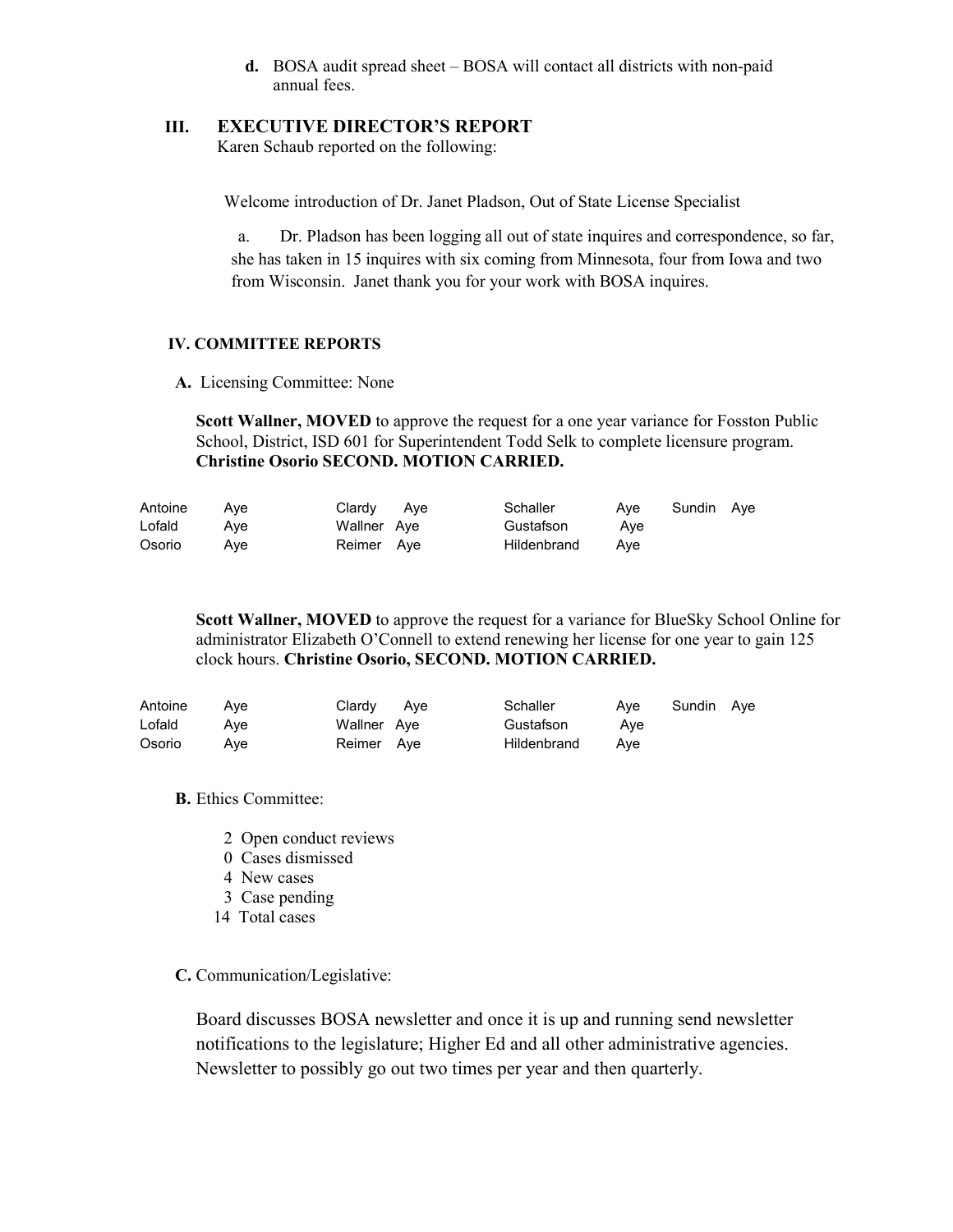**Nancy Antoine**, **MOVED** to recommend approval of the Capella University Site Review conditions have been meet. **Tracy Reimer, SECOND. MOTION CARRIED.**

| Antoine | Ave | Clardy Aye      | Schaller  | Ave | Sundin Aye |  |
|---------|-----|-----------------|-----------|-----|------------|--|
| Lofald  | Ave | Wallner Aye     | Gustafson | Ave | Osorio Aye |  |
| Reimer  | Ave | Hildenbrand Ave |           |     |            |  |

- **E.** MDE Report: None
- **F.** Board Member Report:
- **G.** Public Comments: None
- **H.** New Business:
	- a. Public comments proposed process
		- Discuss guidelines to review public comments.
		- Remove the wording citizen complaint to say public comments on the BOSA website.
		- Recommending a 3 minute per public Comment public speaking.
		- Exe. Director Schaub to bring back to June meeting proposed process for the Board to approve.
	- b. BOSA Website request two Board members to work with us on making recommendation for changes to the website.
		- Two board members to help BOSA staff with reviewing/updating BOSA website. Christine Osorio and Jinger Gustafson will help, during the summer of 2022.
	- c. Update on BOSA Annual Fee payments to date
		- Administrative assistant will prepare a spread sheet of district/administrators who have not paid, and the Executive Director will notify school superintendents before June 30, 2022.
	- d. BOSA Board members terms expiration 1/2023.
		- Mary Frances Clardy
		- Jinger Gustafson
		- Drew Hildenbrand
- **I.** Old Business: None